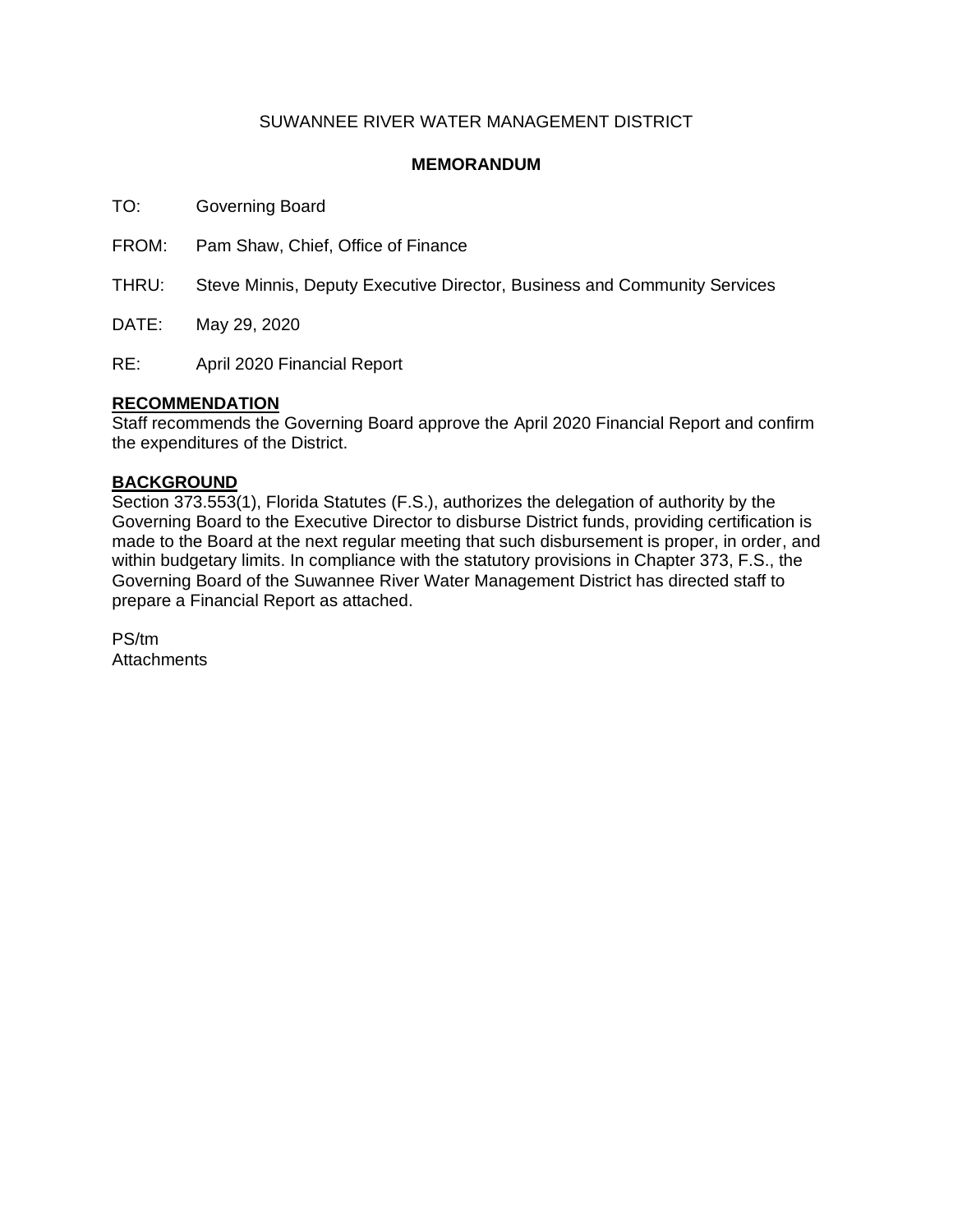| <b>Suwannee River Water Management District</b> |
|-------------------------------------------------|
| <b>Cash Report</b>                              |
| <b>April 2020</b>                               |

| <b>Financial Institution/Account</b>       | <b>Monthly</b><br><b>Interest</b> | <b>Interest</b><br>Rate % | <b>Closing</b><br><b>Balance</b> |
|--------------------------------------------|-----------------------------------|---------------------------|----------------------------------|
| <b>First Federal Permit Fee</b>            | \$0.00                            |                           | \$490.00                         |
| <b>First Federal Accounts Payable</b>      | \$0.00                            |                           | \$35,000.00                      |
| <b>First Federal EFT Disbursements</b>     | \$0.00                            |                           | \$0.00                           |
| <b>First Federal Depository</b>            | \$82.56                           | 0.00%                     | \$1,945,511.92                   |
| Special Purpose Investment Account (SPIA)* | \$174,647.16                      | 4.91%                     | \$43,424,686.55                  |
| TOTAL                                      | \$174,729.72                      |                           | \$45,405,688.47                  |

\*SPIA is part of the Florida Treasury Investment Pool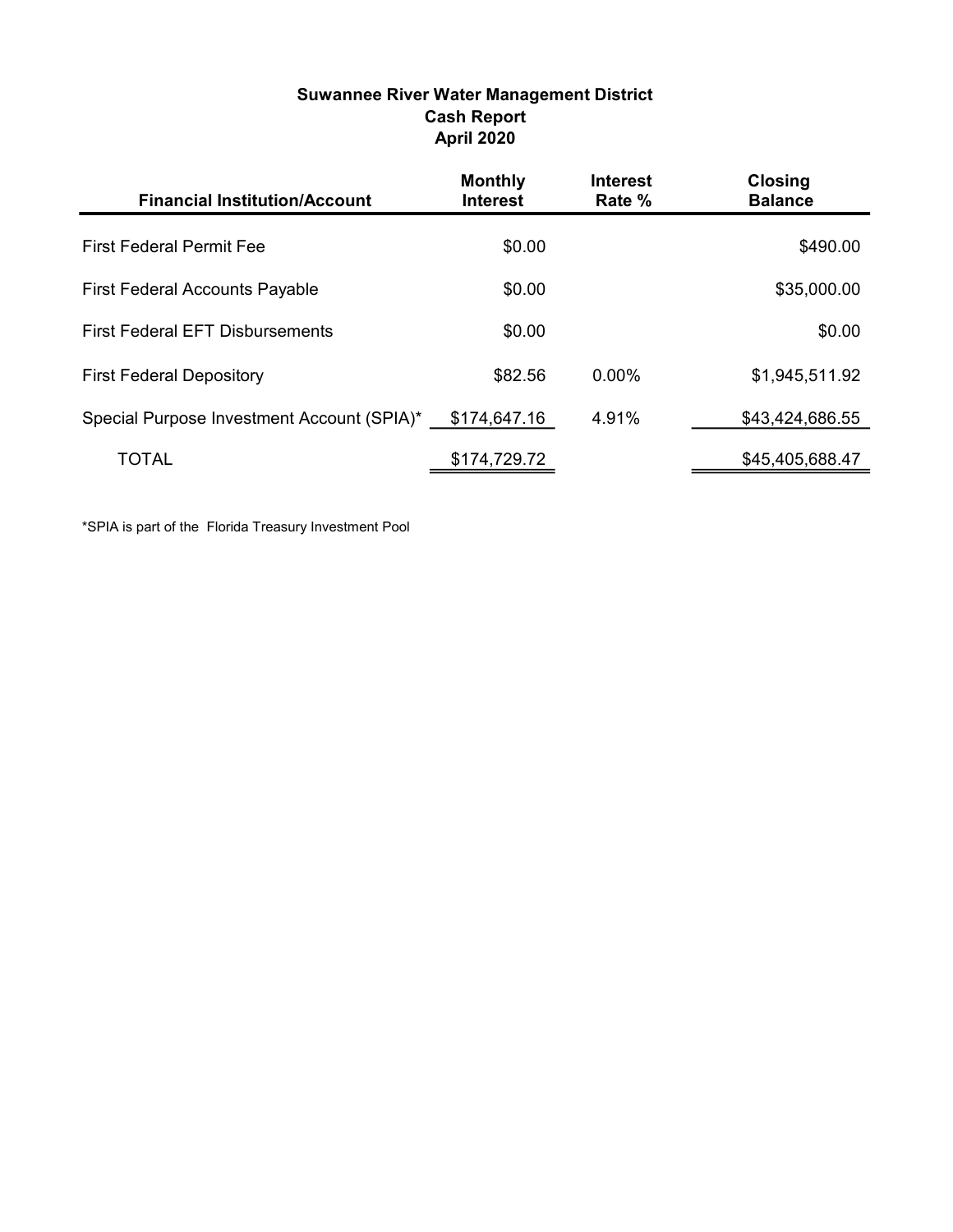#### **Suwannee River Water Management District Statement of Sources and Uses of Funds For the Month ending April 30, 2020 (Unaudited)**

|                                  | <b>Current</b><br><b>Budget</b> |      | <b>Actuals</b><br><b>Through</b><br>4/30/2020 |      | Variance<br>(Under)/Over<br><b>Budget</b> | <b>Actuals As A</b><br>% of Budget |
|----------------------------------|---------------------------------|------|-----------------------------------------------|------|-------------------------------------------|------------------------------------|
| <b>Sources</b>                   |                                 |      |                                               |      |                                           |                                    |
| \$<br>Ad Valorem Property Taxes  | 5,848,822 \$                    |      | 5.524.600                                     | S    | (324, 222)                                | 94.5%                              |
| \$<br>Intergovernmental Revenues | 49,303,103 \$                   |      | 3,375,352                                     | - \$ | (45, 927, 751)                            | 6.8%                               |
| \$<br>Interest on Invested Funds | 130.000                         | - \$ | 794.676 \$                                    |      | 664.676                                   | 611.3%                             |
| \$<br>License and Permit Fees    | 163,000                         | - \$ | 112,599                                       | - \$ | (50, 401)                                 | 69.1%                              |
| \$<br>Other                      | 1,000,000                       | \$.  | 1,368,615                                     | -S   | 368,615                                   | 136.9%                             |
| Fund Balance<br>\$               | 9.116.055                       | \$.  | 565.327                                       | - \$ | (8,550,728)                               | 6.2%                               |
| <b>Total Sources</b><br>\$       | 65,560,980                      |      | 11,741,169                                    | S    | (53,819,811)                              | 17.9%                              |

|                                              | Current        |      |                     |      |                |     | Available     |           |                         |
|----------------------------------------------|----------------|------|---------------------|------|----------------|-----|---------------|-----------|-------------------------|
|                                              | <b>Budget</b>  |      | <b>Expenditures</b> |      | Encumbrances - |     | <b>Budget</b> | %Expended | %Obligated <sup>3</sup> |
| <b>Uses</b>                                  |                |      |                     |      |                |     |               |           |                         |
| Water Resources Planning and Monitoring      | $9.607.414$ \$ |      | 2.387.024           |      | 3.123.893      |     | 4,096,497     | 25%       | 57%                     |
| Acquisition, Restoration and Public Works    | 47,402,057     | - \$ | 5,845,625           |      | 15,050,268     |     | 26,506,164    | 12%       | 44%                     |
| Operation and Maintenance of Lands and Works | 5,132,262 \$   |      | 2.145.243           | - \$ | 921.256        | -SS | 2,065,762     | 42%       | 60%                     |
| Regulation                                   | 1.500.457      | - \$ | 762.593             | - \$ | 37.070 \$      |     | 700.794       | 51%       | 53%                     |
| Outreach                                     | 231.018 \$     |      | 144.268             | -S   | . .            | S   | 86.750        | 62%       | 62%                     |
| Management and Administration                | 1,687,772 \$   |      | 860,535             |      | 82,059         |     | 745.178       | 51%       | 56%                     |
| <b>Total Uses</b>                            | 65.560.980     |      | 12,145,289          |      | 19,214,546     |     | 34,201,145    | 19%       | 48%                     |

<sup>1</sup> Actual Fund Balance used is recorded at the end of the fiscal year. This amount represents Fund Balance used for the Agricultural and RIVER Cost-Share Programs.

 $2$  Encumbrances represent unexpended balances of open purchase orders and contracts.

 $^3$  Represents the sum of expenditures and encumbrances as a percentage of the available budget.

This financial statement is prepared as of April 30, 2020 and covers the interim period since the most recent audited financial statements.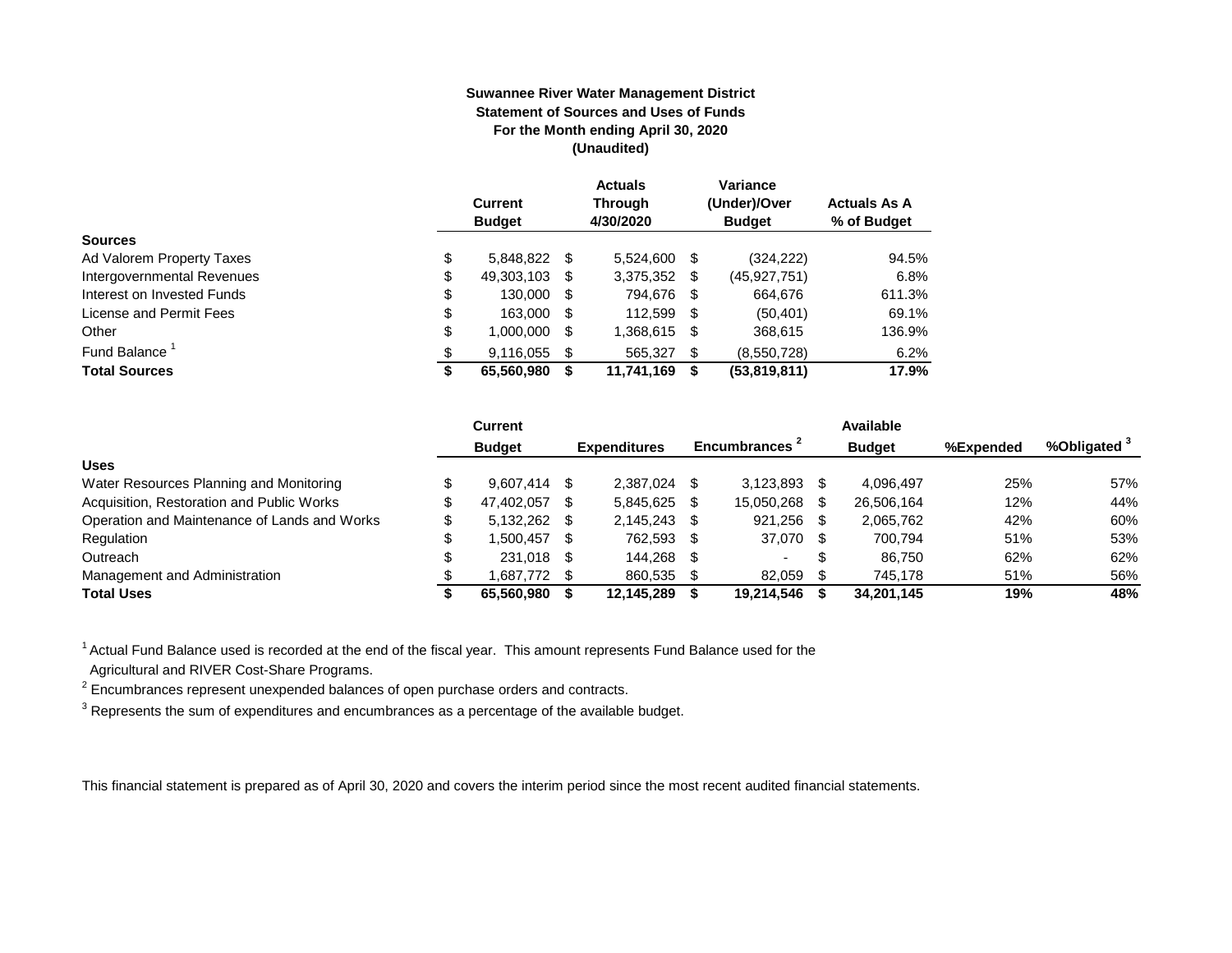**FOR 4/30/2020**

|                                                              | $Y-T-D$<br><b>ACTUAL</b> | <b>ENCUMBRANCE</b> | <b>ANNUAL</b><br><b>BUDGET</b> |
|--------------------------------------------------------------|--------------------------|--------------------|--------------------------------|
| <b>FUND Report Recap -</b>                                   |                          |                    |                                |
| <b>REVENUES</b>                                              |                          |                    |                                |
| <b>DISTRICT REVENUES</b>                                     | 7,800,491                | 0                  | 7,141,822                      |
| <b>LOCAL REVENUES</b>                                        | 86.480                   | 0                  | 91,600                         |
| <b>STATE REVENUES</b><br><b>FEDERAL REVENUES</b>             | 9,111,554<br>177,317     | 0<br>0             | 45,019,003<br>4,192,500        |
| FUND BALANCE UTILIZATION                                     | 565,327                  | 0                  | 9,116,055                      |
| <b>TOTAL REVENUES</b>                                        | 17,741,169               | $\mathbf{0}$       | 65,560,980                     |
| <b>EXPENDITURES</b>                                          |                          |                    |                                |
| SALARIES AND BENEFITS                                        | 3,278,832                | 0                  | 6,499,032                      |
| CONTRACTUAL SERVICES                                         | 2,918,974                | 8,618,018          | 25,352,300                     |
| OPERATING EXPENDITURES                                       | 623,004                  | 103,269            | 1,511,700                      |
| OPERATING CAPITAL OUTLAY                                     | 111,386                  | 67,053             | 358,044                        |
| FIXED CAPITAL OUTLAY                                         | 3,559                    | 29,864             | 4,047,000                      |
| <b>INTERAGENCY EXPENDITURES</b><br><b>TOTAL EXPENDITURES</b> | 5,209,534                | 10,396,341         | 27,792,904                     |
| <b>EXCESS REVENUES OVER (UNDER) EXPENDITURES</b>             | 12,145,289               | 19,214,545         | 65,560,980                     |
|                                                              | 5,595,880                | (19, 214, 545)     | 0                              |
| <b>FUND 01 - GENERAL FUND</b><br><b>REVENUES</b>             |                          |                    |                                |
| <b>DISTRICT REVENUES</b>                                     | 6,262,577                | 0                  | 5,038,023                      |
| <b>LOCAL REVENUES</b>                                        | 0                        | 0                  | 0                              |
| <b>STATE REVENUES</b>                                        | 2,744,813                | 0                  | 2,740,000                      |
| <b>FEDERAL REVENUES</b>                                      | 92,515                   | 0                  | 0                              |
| FUND BALANCE UTILIZATION                                     | $\Omega$                 | 0                  | 769,184                        |
| <b>TOTAL REVENUES</b>                                        | 9,099,905                | 0                  | 8,547,207                      |
| <b>EXPENDITURES</b>                                          |                          |                    |                                |
| SALARIES AND BENEFITS                                        | 2,582,384                | 0                  | 5,160,643                      |
| CONTRACTUAL SERVICES<br>OPERATING EXPENDITURES               | 342,527<br>332,068       | 439,537<br>78,520  | 1,350,786<br>955,822           |
| OPERATING CAPITAL OUTLAY                                     | 12,134                   | 14,709             | 165,456                        |
| FIXED CAPITAL OUTLAY                                         | 0                        | 0                  | 0                              |
| <b>INTERAGENCY EXPENDITURES</b>                              | 384,595                  | 370,785            | 914,500                        |
| <b>TOTAL EXPENDITURES</b>                                    | 3,653,708                | 903,551            | 8,547,207                      |
| <b>EXCESS REVENUES OVER (UNDER) EXPENDITURES</b>             | 5,446,197                | (903, 551)         | $\mathbf 0$                    |
| <b>FUND 03 - ALTERNATIVE WATER SUPPLY</b><br><b>REVENUES</b> |                          |                    |                                |
| <b>DISTRICT REVENUES</b>                                     | 0                        | 0                  | 0                              |
| <b>LOCAL REVENUES</b>                                        | 0                        | 0                  | O                              |
| <b>STATE REVENUES</b>                                        | 0                        | 0                  | 5,100,000                      |
| FEDERAL REVENUES                                             | 0                        | 0                  | 0                              |
| FUND BALANCE UTILIZATION<br><b>TOTAL REVENUES</b>            | 0<br>0                   | 0<br>0             | 0<br>5,100,000                 |
| <b>EXPENDITURES</b>                                          |                          |                    |                                |
| SALARIES AND BENEFITS                                        | 0                        | 0                  | 0                              |
| CONTRACTUAL SERVICES                                         | 0                        | 29,700             | 1,100,000                      |
| OPERATING EXPENDITURES                                       | 0                        | 0                  | 0                              |
| OPERATING CAPITAL OUTLAY                                     | 0                        | 0                  | 0                              |
| FIXED CAPITAL OUTLAY                                         | 0                        | 0                  |                                |
| <b>INTERAGENCY EXPENDITURES</b>                              | 0                        | 0                  | 4,000,000                      |
| <b>TOTAL EXPENDITURES</b>                                    | 0                        | 29,700             | 5,100,000                      |
| <b>EXCESS REVENUES OVER (UNDER) EXPENDITURES</b>             | 0                        | (29, 700)          | $\mathbf 0$                    |

 $=$  $\equiv$   $=$   $=$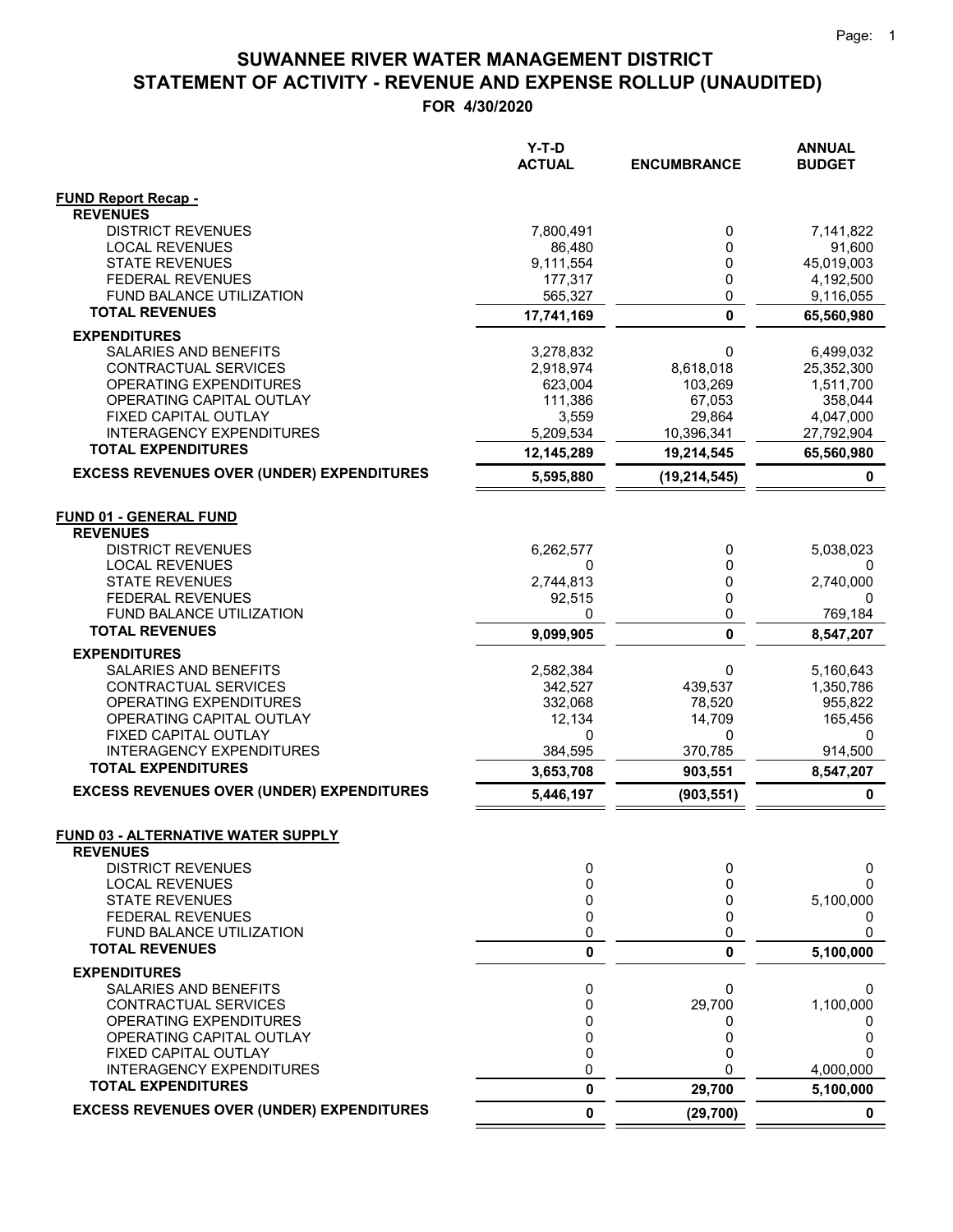|                                                                                               | Y-T-D<br><b>ACTUAL</b> | <b>ENCUMBRANCE</b> | <b>ANNUAL</b><br><b>BUDGET</b> |
|-----------------------------------------------------------------------------------------------|------------------------|--------------------|--------------------------------|
| <b>FUND 05 - MIDDLE SUWANNEE</b>                                                              |                        |                    |                                |
| <b>REVENUES</b>                                                                               |                        |                    |                                |
| <b>DISTRICT REVENUES</b>                                                                      | 0                      | 0                  | 0                              |
| <b>LOCAL REVENUES</b><br><b>STATE REVENUES</b>                                                | 0<br>0                 | 0<br>0             | 0<br>0                         |
| <b>FEDERAL REVENUES</b>                                                                       | 0                      | 0                  | 0                              |
| FUND BALANCE UTILIZATION                                                                      | 0                      | 0                  | 0                              |
| <b>TOTAL REVENUES</b>                                                                         | 0                      | $\mathbf{0}$       | 0                              |
| <b>EXPENDITURES</b>                                                                           |                        |                    |                                |
| SALARIES AND BENEFITS                                                                         | 0                      | 0                  | 0                              |
| CONTRACTUAL SERVICES                                                                          | 0                      | 29,958             | 0                              |
| OPERATING EXPENDITURES<br>OPERATING CAPITAL OUTLAY                                            | 0<br>0                 | 0<br>0             | 0<br>0                         |
| FIXED CAPITAL OUTLAY                                                                          | 0                      | 0                  | 0                              |
| <b>INTERAGENCY EXPENDITURES</b>                                                               | 0                      | ŋ                  | 0                              |
| <b>TOTAL EXPENDITURES</b>                                                                     | 0                      | 29,958             | 0                              |
| <b>EXCESS REVENUES OVER (UNDER) EXPENDITURES</b>                                              | 0                      | (29, 958)          | 0                              |
| <b>FUND 06 - SPRINGS GRANTS</b><br><b>REVENUES</b>                                            |                        |                    |                                |
| <b>DISTRICT REVENUES</b>                                                                      | 0                      | 0                  | 60,000                         |
| <b>LOCAL REVENUES</b><br><b>STATE REVENUES</b>                                                | 0<br>3,497,858         | 0<br>0             | 0<br>32,168,000                |
| <b>FEDERAL REVENUES</b>                                                                       | 0                      | 0                  | 0                              |
| FUND BALANCE UTILIZATION                                                                      | 0                      | 0                  | 0                              |
| <b>TOTAL REVENUES</b>                                                                         | 3,497,858              | 0                  | 32,228,000                     |
| <b>EXPENDITURES</b>                                                                           |                        |                    |                                |
| SALARIES AND BENEFITS                                                                         | 0                      | 0                  | 0                              |
| CONTRACTUAL SERVICES                                                                          | 715,584                | 3,508,549          | 11,930,000                     |
| OPERATING EXPENDITURES<br>OPERATING CAPITAL OUTLAY                                            | 0<br>0                 | 0                  | 0<br>0                         |
| FIXED CAPITAL OUTLAY                                                                          | 0                      | O                  | 2,200,000                      |
| INTERAGENCY EXPENDITURES                                                                      | 4,278,622              | 8,211,702          | 18,098,000                     |
| <b>TOTAL EXPENDITURES</b>                                                                     | 4,994,206              | 11,720,251         | 32,228,000                     |
| <b>EXCESS REVENUES OVER (UNDER) EXPENDITURES</b><br>* To be reimbursed by FDEP Springs Grants | (1, 496, 348)          | (11, 720, 251)     | 0                              |
| <b>FUND 07 - LOCAL REVENUE</b>                                                                |                        |                    |                                |
| <b>REVENUES</b><br><b>DISTRICT REVENUES</b>                                                   | 0                      | 0                  | 0                              |
| <b>LOCAL REVENUES</b>                                                                         | 86,480                 | 0                  | 91,600                         |
| <b>STATE REVENUES</b>                                                                         | 0                      | 0                  | 0                              |
| <b>FEDERAL REVENUES</b>                                                                       | 0                      | 0                  | 0                              |
| <b>FUND BALANCE UTILIZATION</b>                                                               | 0                      | 0                  | 0                              |
| <b>TOTAL REVENUES</b>                                                                         | 86,480                 | 0                  | 91,600                         |
| <b>EXPENDITURES</b><br><b>SALARIES AND BENEFITS</b>                                           | 0                      | 0                  | 0                              |
| CONTRACTUAL SERVICES                                                                          | 0                      | 0                  | 0                              |
| <b>OPERATING EXPENDITURES</b>                                                                 | 0                      | 0                  | 0                              |
| OPERATING CAPITAL OUTLAY                                                                      | 0                      | 0                  | 0                              |
| FIXED CAPITAL OUTLAY                                                                          | 0                      | 0                  | 0                              |
| <b>INTERAGENCY EXPENDITURES</b><br><b>TOTAL EXPENDITURES</b>                                  | 86,480                 | 520                | 91,600                         |
| <b>EXCESS REVENUES OVER (UNDER) EXPENDITURES</b>                                              | 86,480                 | 520                | 91,600                         |
|                                                                                               | 0                      | (520)              | $\mathbf 0$                    |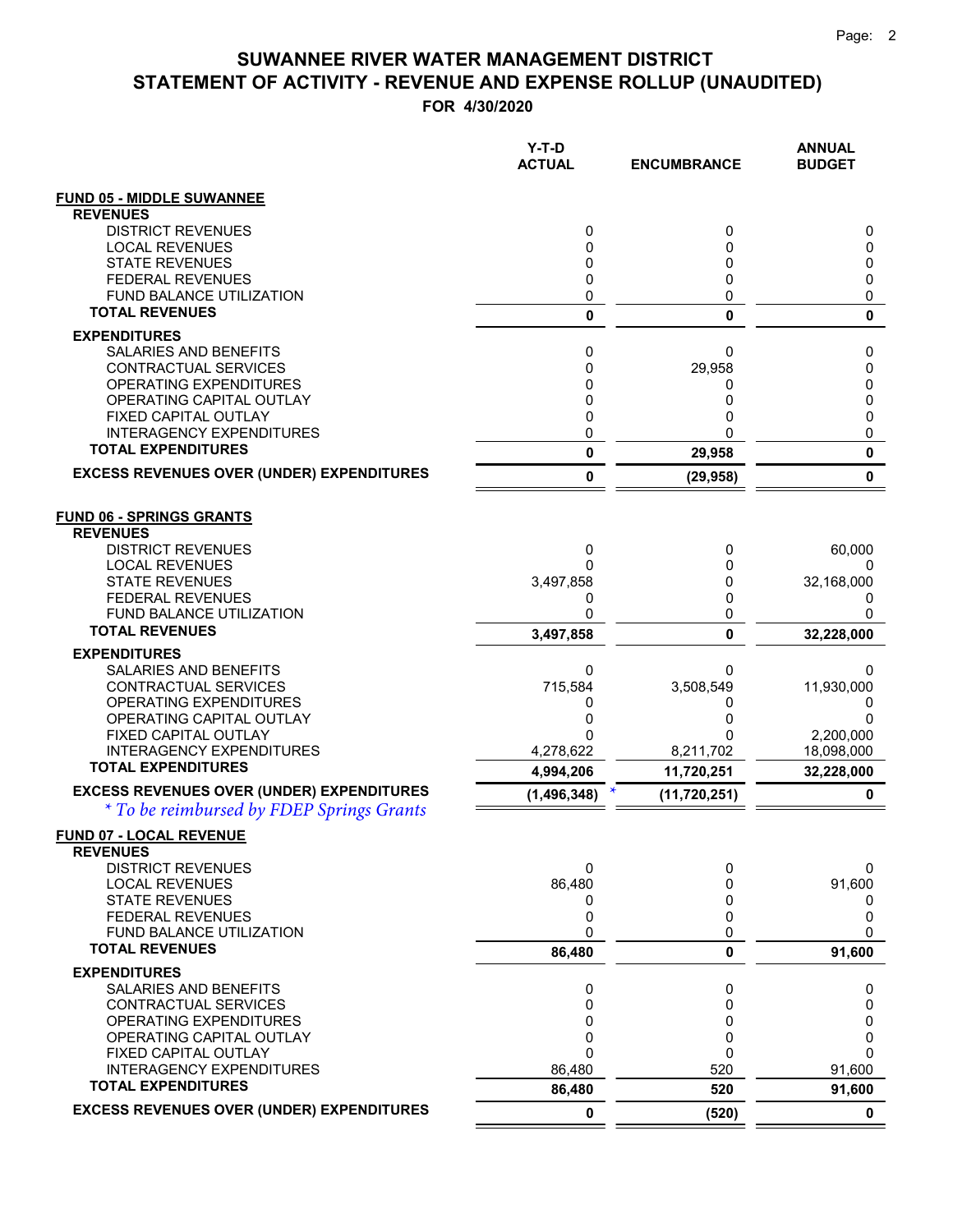|                                                            | Y-T-D<br><b>ACTUAL</b> | <b>ENCUMBRANCE</b> | <b>ANNUAL</b><br><b>BUDGET</b> |
|------------------------------------------------------------|------------------------|--------------------|--------------------------------|
| <b>FUND 08 - WMLTF - SPRINGS</b>                           |                        |                    |                                |
| <b>REVENUES</b>                                            |                        |                    |                                |
| <b>DISTRICT REVENUES</b>                                   | 3,044                  | 0                  | 0                              |
| <b>LOCAL REVENUES</b><br><b>STATE REVENUES</b>             | 0<br>3,878             | 0<br>0             | 0<br>150,000                   |
| <b>FEDERAL REVENUES</b>                                    | 0                      | 0                  | 0                              |
| FUND BALANCE UTILIZATION                                   | 0                      | 0                  | 0                              |
| <b>TOTAL REVENUES</b>                                      | 6,922                  | 0                  | 150,000                        |
| <b>EXPENDITURES</b>                                        |                        |                    |                                |
| SALARIES AND BENEFITS                                      | 6,921                  | 0                  | 0                              |
| CONTRACTUAL SERVICES                                       | 0                      | 0                  | 0                              |
| OPERATING EXPENDITURES<br>OPERATING CAPITAL OUTLAY         | 0<br>0                 | 0<br>0             | 0<br>0                         |
| <b>FIXED CAPITAL OUTLAY</b>                                | 0                      | 0                  | $\Omega$                       |
| <b>INTERAGENCY EXPENDITURES</b>                            | 0                      | 150,000            | 150,000                        |
| <b>TOTAL EXPENDITURES</b>                                  | 6,921                  | 150,000            | 150,000                        |
| <b>EXCESS REVENUES OVER (UNDER) EXPENDITURES</b>           | 1                      | (150,000)          | 0                              |
| <b>FUND 09 - PROJECT EFFECTIVENESS METRICS</b>             |                        |                    |                                |
| <b>REVENUES</b>                                            |                        |                    |                                |
| <b>DISTRICT REVENUES</b>                                   | 0                      | 0                  | 0                              |
| <b>LOCAL REVENUES</b><br><b>STATE REVENUES</b>             | 0<br>0                 | 0<br>0             | 0<br>0                         |
| <b>FEDERAL REVENUES</b>                                    | 0                      | 0                  | $\Omega$                       |
| FUND BALANCE UTILIZATION                                   | 0                      | 0                  | 50,000                         |
| <b>TOTAL REVENUES</b>                                      | 0                      | 0                  | 50,000                         |
| <b>EXPENDITURES</b>                                        |                        |                    |                                |
| SALARIES AND BENEFITS                                      | 0                      | 0                  | 0                              |
| CONTRACTUAL SERVICES<br>OPERATING EXPENDITURES             | 0<br>0                 | 0<br>0             | 50,000<br>0                    |
| OPERATING CAPITAL OUTLAY                                   | 0                      | 0                  | 0                              |
| FIXED CAPITAL OUTLAY                                       | 0                      | 0                  | 0                              |
| <b>INTERAGENCY EXPENDITURES</b>                            | 0                      | 0                  | 0                              |
| <b>TOTAL EXPENDITURES</b>                                  | 0                      | 0                  | 50,000                         |
| <b>EXCESS REVENUES OVER (UNDER) EXPENDITURES</b>           | 0                      | 0                  | 0                              |
| <b>FUND 10 - LAND CONSERVATION - FLORIDA FOREVER &amp;</b> |                        |                    |                                |
| P2000<br><b>REVENUES</b>                                   |                        |                    |                                |
| <b>DISTRICT REVENUES</b>                                   | 720                    | 0                  | 0                              |
| <b>LOCAL REVENUES</b>                                      | 0                      | 0                  | 0                              |
| <b>STATE REVENUES</b>                                      | 0                      | 0                  | 0                              |
| <b>FEDERAL REVENUES</b><br>FUND BALANCE UTILIZATION        | 0<br>980               | 0<br>0             | 0<br>25,000                    |
| <b>TOTAL REVENUES</b>                                      | 1,700                  | 0                  | 25,000                         |
| <b>EXPENDITURES</b>                                        |                        |                    |                                |
| SALARIES AND BENEFITS                                      | 0                      | 0                  | 0                              |
| <b>CONTRACTUAL SERVICES</b>                                | 1,700                  | 16,500             | 25,000                         |
| OPERATING EXPENDITURES                                     | 0                      | 0                  | 0                              |
| OPERATING CAPITAL OUTLAY                                   | 0                      | 0                  | 0                              |
| FIXED CAPITAL OUTLAY<br><b>INTERAGENCY EXPENDITURES</b>    | 0<br>0                 | 0<br>0             | 0<br>0                         |
| <b>TOTAL EXPENDITURES</b>                                  | 1,700                  | 16,500             | 25,000                         |
| <b>EXCESS REVENUES OVER (UNDER) EXPENDITURES</b>           | 0                      | (16, 500)          | $\mathbf 0$                    |
|                                                            |                        |                    |                                |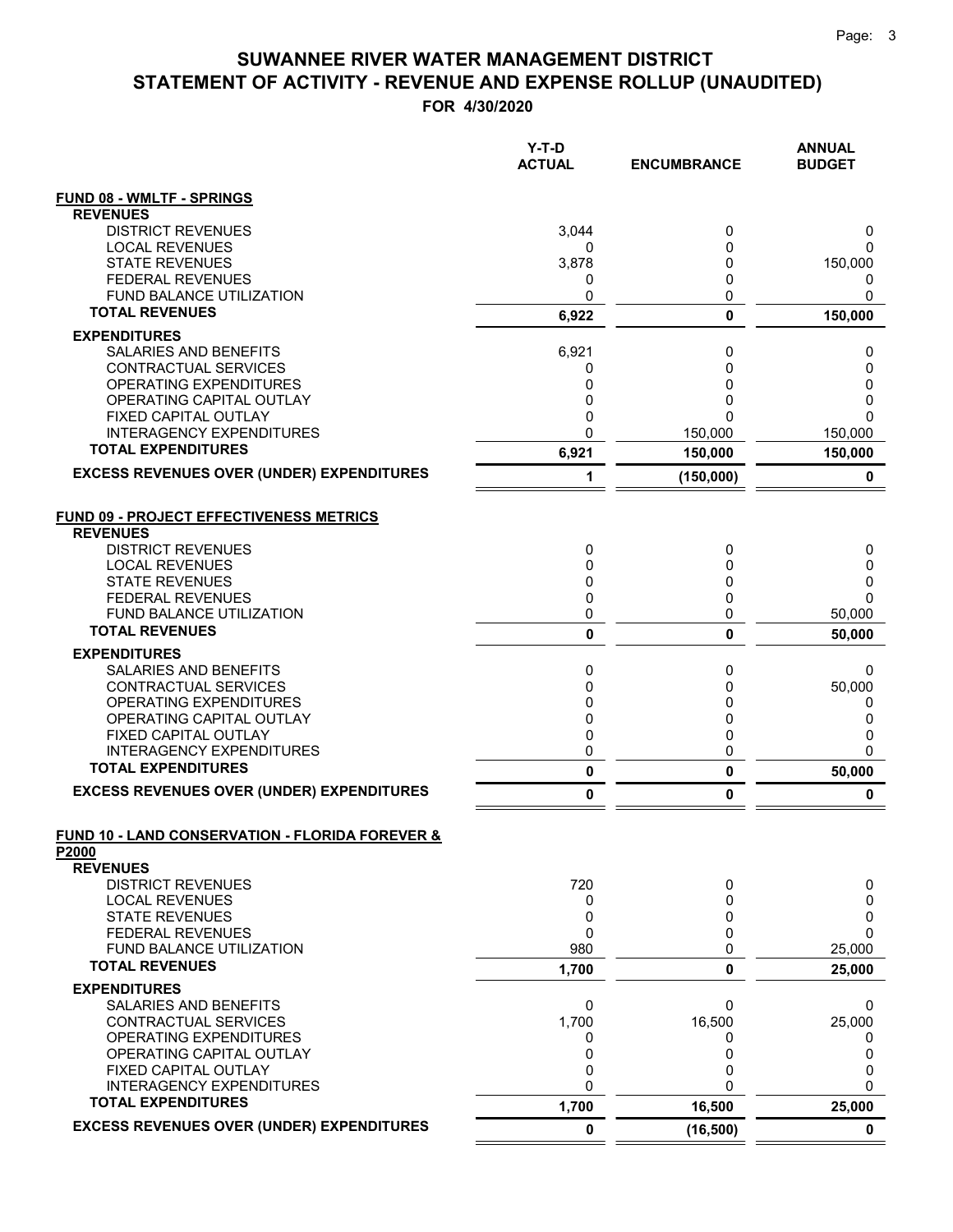**FOR 4/30/2020**

|                                                              | $Y-T-D$<br><b>ACTUAL</b> | <b>ENCUMBRANCE</b> | <b>ANNUAL</b><br><b>BUDGET</b> |
|--------------------------------------------------------------|--------------------------|--------------------|--------------------------------|
| <b>FUND 12 - DOT ETDM</b>                                    |                          |                    |                                |
| <b>REVENUES</b>                                              |                          |                    |                                |
| <b>DISTRICT REVENUES</b>                                     | 743                      | 0                  | 0                              |
| <b>LOCAL REVENUES</b>                                        | 0                        | 0                  | 0                              |
| <b>STATE REVENUES</b><br><b>FEDERAL REVENUES</b>             | 0<br>0                   | 0<br>0             | 0<br>$\Omega$                  |
| <b>FUND BALANCE UTILIZATION</b>                              | 0                        | 0                  | 5,458                          |
| <b>TOTAL REVENUES</b>                                        | 743                      | $\mathbf{0}$       | 5,458                          |
| <b>EXPENDITURES</b>                                          |                          |                    |                                |
| SALARIES AND BENEFITS                                        | 0                        | 0                  | 5,458                          |
| <b>CONTRACTUAL SERVICES</b>                                  | 0                        | 0                  | 0                              |
| OPERATING EXPENDITURES                                       | 0                        | 0                  | 0                              |
| OPERATING CAPITAL OUTLAY                                     | 0                        | 0                  | 0                              |
| FIXED CAPITAL OUTLAY<br><b>INTERAGENCY EXPENDITURES</b>      | 0<br>0                   | 0<br>0             | 0<br>$\Omega$                  |
| <b>TOTAL EXPENDITURES</b>                                    | 0                        | 0                  | 5,458                          |
| <b>EXCESS REVENUES OVER (UNDER) EXPENDITURES</b>             |                          |                    |                                |
|                                                              | 743                      | 0                  | 0                              |
| <b>FUND 13 - LAND MANAGEMENT &amp; OPERATIONS</b>            |                          |                    |                                |
| <b>REVENUES</b>                                              |                          |                    |                                |
| <b>DISTRICT REVENUES</b>                                     | 1,368,590                | 0                  | 2,043,799                      |
| <b>LOCAL REVENUES</b>                                        | 0                        | 0                  | 0                              |
| <b>STATE REVENUES</b>                                        | 2,228,957                | 0                  | 2,311,119                      |
| <b>FEDERAL REVENUES</b><br><b>FUND BALANCE UTILIZATION</b>   | 0<br>0                   | 0<br>0             | 40,000                         |
| <b>TOTAL REVENUES</b>                                        | 3,597,547                | 0                  | 1,044,344<br>5,439,262         |
| <b>EXPENDITURES</b>                                          |                          |                    |                                |
| <b>SALARIES AND BENEFITS</b>                                 | 383,251                  | 0                  | 667,047                        |
| CONTRACTUAL SERVICES                                         | 1,057,119                | 780,113            | 2,530,014                      |
| OPERATING EXPENDITURES                                       | 284,796                  | 19,310             | 513,878                        |
| OPERATING CAPITAL OUTLAY                                     | 99,252                   | 52,344             | 192,588                        |
| FIXED CAPITAL OUTLAY                                         | 3,559                    | 29,864             | 877,000                        |
| <b>INTERAGENCY EXPENDITURES</b><br><b>TOTAL EXPENDITURES</b> | 72,467<br>1,900,444      | 39,625<br>921,256  | 658,735<br>5,439,262           |
| <b>EXCESS REVENUES OVER (UNDER) EXPENDITURES</b>             | 1,697,103                |                    | 0                              |
|                                                              |                          | (921, 256)         |                                |
| <b>FUND 19 - FDOT MITIGATION</b><br><b>REVENUES</b>          |                          |                    |                                |
| <b>DISTRICT REVENUES</b>                                     | 8,186                    | 0                  | 0                              |
| <b>LOCAL REVENUES</b>                                        | 0                        | 0                  | 0                              |
| <b>STATE REVENUES</b>                                        | 0                        | 0<br>0             | 100,000                        |
| <b>FEDERAL REVENUES</b><br>FUND BALANCE UTILIZATION          | 0<br>0                   | 0                  | 0<br>111,000                   |
| <b>TOTAL REVENUES</b>                                        | 8,186                    | 0                  | 211,000                        |
| <b>EXPENDITURES</b>                                          |                          |                    |                                |
| SALARIES AND BENEFITS                                        | 0                        | 0                  | 0                              |
| CONTRACTUAL SERVICES                                         | 250                      | 0                  | 211,000                        |
| OPERATING EXPENDITURES                                       | 1,103                    | 5,440              | O                              |
| OPERATING CAPITAL OUTLAY                                     | 0                        | 0                  | 0                              |
| FIXED CAPITAL OUTLAY<br><b>INTERAGENCY EXPENDITURES</b>      | 0<br>0                   | 0<br>0             | 0<br>0                         |
| <b>TOTAL EXPENDITURES</b>                                    | 1,353                    | 5,440              | 211,000                        |
| <b>EXCESS REVENUES OVER (UNDER) EXPENDITURES</b>             | 6,833                    | (5, 440)           | $\mathbf 0$                    |
|                                                              |                          |                    |                                |

 $=$  $\equiv$   $=$   $=$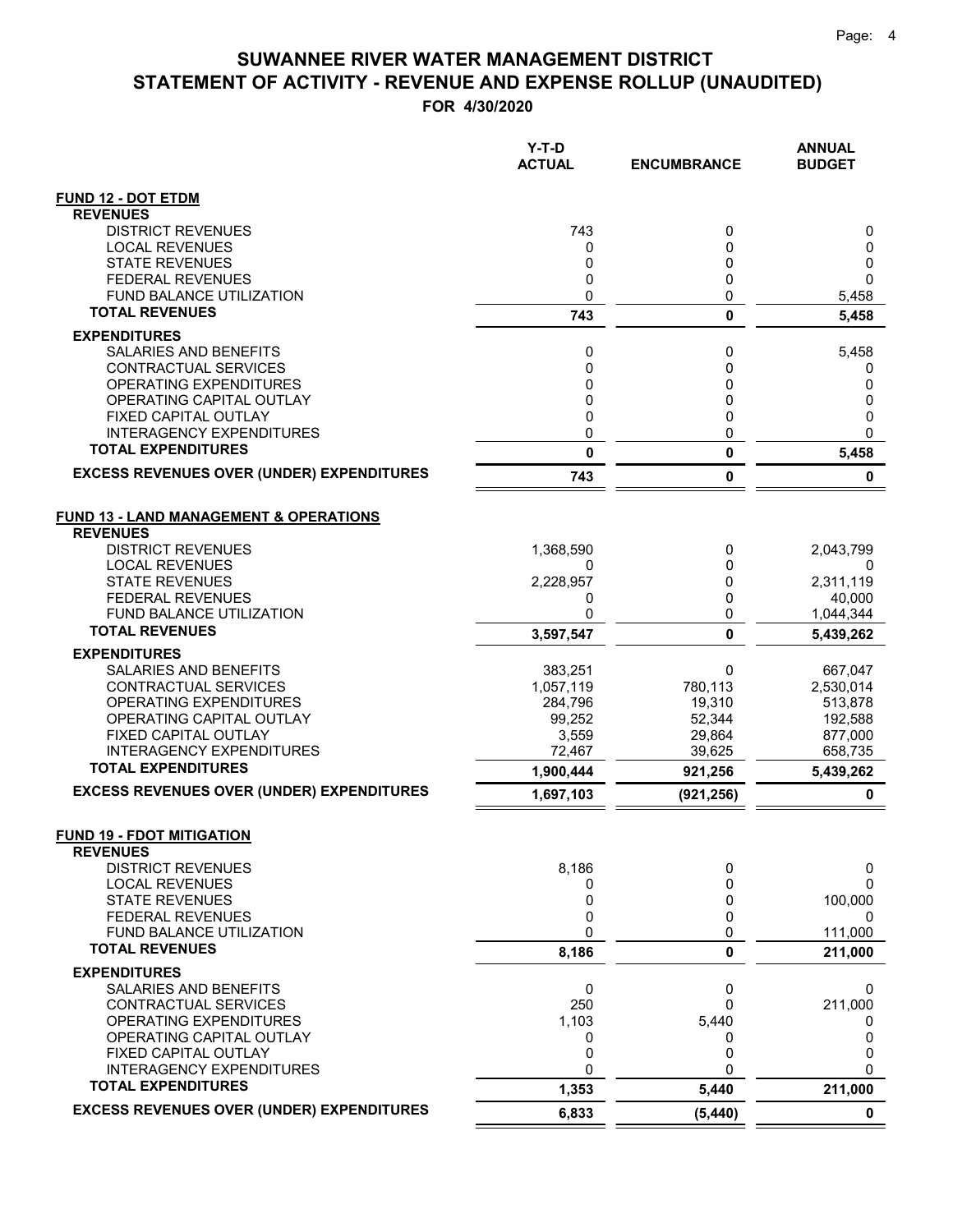|                                                                      | $Y-T-D$<br><b>ACTUAL</b> | <b>ENCUMBRANCE</b> | <b>ANNUAL</b><br><b>BUDGET</b> |
|----------------------------------------------------------------------|--------------------------|--------------------|--------------------------------|
| FUND 20 - MINIMUM FLOWS AND MINIMUM WATER LEVELS                     |                          |                    |                                |
| (MFL)                                                                |                          |                    |                                |
| <b>REVENUES</b>                                                      |                          |                    |                                |
| <b>DISTRICT REVENUES</b>                                             | 0                        | 0                  | 0                              |
| <b>LOCAL REVENUES</b><br><b>STATE REVENUES</b>                       | 0                        | 0<br>0             | $\Omega$<br>1,949,884          |
| <b>FEDERAL REVENUES</b>                                              | 636,048<br>0             | 0                  | 0                              |
| FUND BALANCE UTILIZATION                                             | 0                        | 0                  | 0                              |
| <b>TOTAL REVENUES</b>                                                | 636,048                  | 0                  | 1,949,884                      |
| <b>EXPENDITURES</b>                                                  |                          |                    |                                |
| SALARIES AND BENEFITS                                                | 306,155                  | 0                  | 665,884                        |
| CONTRACTUAL SERVICES                                                 | 208,346                  | 548,064            | 1,029,000                      |
| OPERATING EXPENDITURES                                               | 4,536                    | 0                  | 30,000                         |
| OPERATING CAPITAL OUTLAY                                             | 0                        | 0                  | 0                              |
| FIXED CAPITAL OUTLAY                                                 | 0                        | 0                  | $\Omega$                       |
| <b>INTERAGENCY EXPENDITURES</b>                                      | 117,010                  | 65,980             | 225,000                        |
| <b>TOTAL EXPENDITURES</b>                                            | 636,047                  | 614,044            | 1,949,884                      |
| <b>EXCESS REVENUES OVER (UNDER) EXPENDITURES</b>                     | 1                        | (614, 044)         | 0                              |
|                                                                      |                          |                    |                                |
| <b>FUND 29 - SUWANNEE RIVER PARTNERSHIP (SRP)</b><br><b>REVENUES</b> |                          |                    |                                |
| <b>DISTRICT REVENUES</b>                                             | 16,782                   | 0                  | 0                              |
| <b>LOCAL REVENUES</b>                                                | 0                        | 0                  | 0                              |
| <b>STATE REVENUES</b>                                                | 0                        | 0                  | 0                              |
| <b>FEDERAL REVENUES</b>                                              | 0                        | 0                  | $\Omega$                       |
| <b>FUND BALANCE UTILIZATION</b>                                      | 57,218                   | 0                  | 153,000                        |
| <b>TOTAL REVENUES</b>                                                | 74,000                   | 0                  | 153,000                        |
| <b>EXPENDITURES</b>                                                  |                          |                    |                                |
| <b>SALARIES AND BENEFITS</b>                                         | 0                        | 0                  | 0                              |
| CONTRACTUAL SERVICES                                                 | $\mathbf 0$              | 0                  | 0                              |
| OPERATING EXPENDITURES                                               | 500                      | 0                  | 6,000                          |
| OPERATING CAPITAL OUTLAY                                             | 0                        | 0                  | 0                              |
| FIXED CAPITAL OUTLAY                                                 | 0                        | 0                  | $\Omega$                       |
| <b>INTERAGENCY EXPENDITURES</b>                                      | 73,500                   | 73,500             | 147,000                        |
| <b>TOTAL EXPENDITURES</b>                                            | 74,000                   | 73,500             | 153,000                        |
| <b>EXCESS REVENUES OVER (UNDER) EXPENDITURES</b>                     | 0                        | (73, 500)          | 0                              |
| <b>FUND 33 - PCS MITIGATION - LAND ACQUISITION</b>                   |                          |                    |                                |
| <b>REVENUES</b>                                                      |                          |                    |                                |
| <b>DISTRICT REVENUES</b>                                             | 139,848                  | 0                  | 0                              |
| <b>LOCAL REVENUES</b>                                                | 0<br>0                   | 0                  | 0                              |
| <b>STATE REVENUES</b><br><b>FEDERAL REVENUES</b>                     | 0                        | 0<br>0             | 0<br>0                         |
| FUND BALANCE UTILIZATION                                             | 0                        | 0                  | 1,000,000                      |
| <b>TOTAL REVENUES</b>                                                | 139,848                  | 0                  | 1,000,000                      |
| <b>EXPENDITURES</b>                                                  |                          |                    |                                |
| <b>SALARIES AND BENEFITS</b>                                         | 0                        | 0                  | 0                              |
| CONTRACTUAL SERVICES                                                 | 0                        | 0                  | 30,000                         |
| OPERATING EXPENDITURES                                               | 0                        | 0                  | 0                              |
| OPERATING CAPITAL OUTLAY                                             | 0                        | 0                  | 0                              |
| FIXED CAPITAL OUTLAY                                                 | 0                        | 0                  | 970,000                        |
| <b>INTERAGENCY EXPENDITURES</b>                                      | 0                        | 0                  | 0                              |
| <b>TOTAL EXPENDITURES</b>                                            | 0                        | 0                  | 1,000,000                      |
| <b>EXCESS REVENUES OVER (UNDER) EXPENDITURES</b>                     | 139,848                  | 0                  | $\mathbf 0$                    |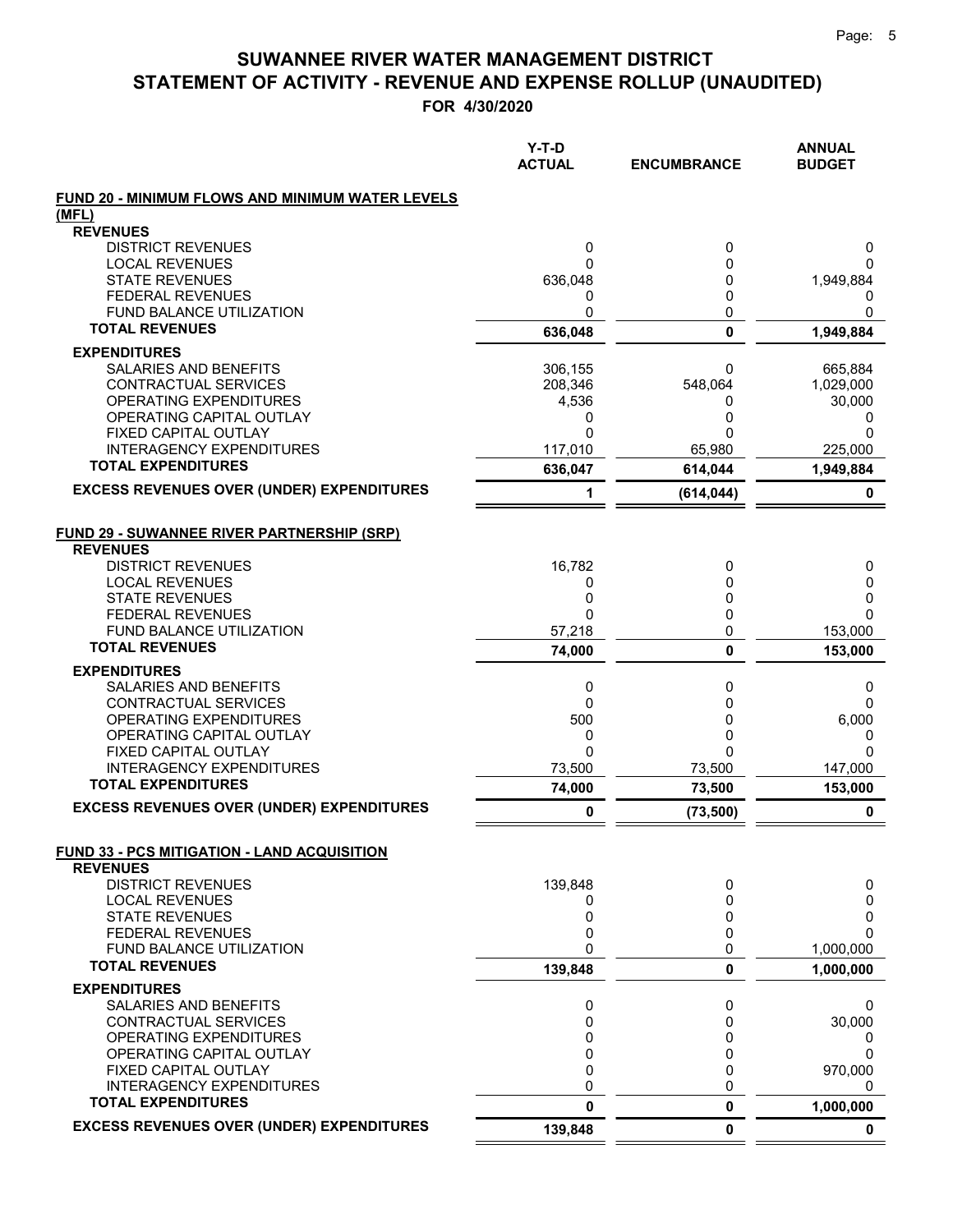|                                                                      | Y-T-D<br><b>ACTUAL</b> | <b>ENCUMBRANCE</b>       | <b>ANNUAL</b><br><b>BUDGET</b> |
|----------------------------------------------------------------------|------------------------|--------------------------|--------------------------------|
| <b>FUND 51 - DISTRICT AG COST-SHARE</b>                              |                        |                          |                                |
| <b>REVENUES</b>                                                      |                        |                          |                                |
| <b>DISTRICT REVENUES</b>                                             | 0                      | 0                        | 0                              |
| <b>LOCAL REVENUES</b><br><b>STATE REVENUES</b>                       | 0<br>0                 | 0<br>0                   | 0<br>0                         |
| <b>FEDERAL REVENUES</b>                                              | 0                      | 0                        | n                              |
| <b>FUND BALANCE UTILIZATION</b>                                      | 219,616                | 0                        | 2,020,000                      |
| <b>TOTAL REVENUES</b>                                                | 219,616                | $\pmb{0}$                | 2,020,000                      |
| <b>EXPENDITURES</b>                                                  |                        |                          |                                |
| <b>SALARIES AND BENEFITS</b>                                         | 0                      | 0                        | 0                              |
| CONTRACTUAL SERVICES                                                 | 219,616                | 1,149,913                | 2,000,000                      |
| OPERATING EXPENDITURES<br>OPERATING CAPITAL OUTLAY                   | 0<br>0                 | 0<br>0                   | O<br>0                         |
| FIXED CAPITAL OUTLAY                                                 | 0                      | 0                        | 0                              |
| <b>INTERAGENCY EXPENDITURES</b>                                      | 0                      | 0                        | 20,000                         |
| <b>TOTAL EXPENDITURES</b>                                            | 219,616                | 1,149,913                | 2,020,000                      |
| <b>EXCESS REVENUES OVER (UNDER) EXPENDITURES</b>                     | 0                      | (1, 149, 913)            | 0                              |
| <b>FUND 52 - REGIONAL WATER RESOURCE PROJECTS</b><br><b>REVENUES</b> |                        |                          |                                |
| <b>DISTRICT REVENUES</b>                                             | 0                      | 0                        | 0                              |
| <b>LOCAL REVENUES</b>                                                | 0                      | 0                        | 0                              |
| <b>STATE REVENUES</b>                                                | 0                      | 0                        | 0                              |
| <b>FEDERAL REVENUES</b><br><b>FUND BALANCE UTILIZATION</b>           | 0<br>90,653            | 0<br>0                   | 1,680,000                      |
| <b>TOTAL REVENUES</b>                                                | 90,653                 | 0                        | 1,680,000                      |
| <b>EXPENDITURES</b>                                                  |                        |                          |                                |
| SALARIES AND BENEFITS                                                | 0                      | 0                        | 0                              |
| CONTRACTUAL SERVICES                                                 | 90,653                 | 0                        | 450,000                        |
| OPERATING EXPENDITURES                                               | 0                      | 0                        | 0                              |
| OPERATING CAPITAL OUTLAY<br>FIXED CAPITAL OUTLAY                     | 0<br>0                 | 0<br>0                   | 0<br>O                         |
| <b>INTERAGENCY EXPENDITURES</b>                                      | 0                      | 0                        | 1,230,000                      |
| <b>TOTAL EXPENDITURES</b>                                            | 90,653                 | 0                        | 1,680,000                      |
| <b>EXCESS REVENUES OVER (UNDER) EXPENDITURES</b>                     | 0                      | 0                        | 0                              |
| FUND 53 - DISTRICT RIVER COST-SHARE<br><b>REVENUES</b>               |                        |                          |                                |
| <b>DISTRICT REVENUES</b>                                             | 0                      | 0                        | 0                              |
| <b>LOCAL REVENUES</b>                                                | 0                      | 0                        | 0                              |
| <b>STATE REVENUES</b>                                                | 0                      | 0                        | 0                              |
| <b>FEDERAL REVENUES</b>                                              | 0                      | 0                        | $\Omega$                       |
| FUND BALANCE UTILIZATION<br><b>TOTAL REVENUES</b>                    | 196,860                | 0                        | 2,258,069                      |
|                                                                      | 196,860                | 0                        | 2,258,069                      |
| <b>EXPENDITURES</b><br>SALARIES AND BENEFITS                         | 0                      | 0                        |                                |
| <b>CONTRACTUAL SERVICES</b>                                          | 0                      | 0                        | 0<br>0                         |
| OPERATING EXPENDITURES                                               | 0                      | 0                        | 0                              |
| OPERATING CAPITAL OUTLAY                                             | 0                      | 0                        | 0                              |
| FIXED CAPITAL OUTLAY                                                 | 0                      | 0                        | 0                              |
| <b>INTERAGENCY EXPENDITURES</b><br><b>TOTAL EXPENDITURES</b>         | 196,860                | 1,484,229                | 2,258,069                      |
| <b>EXCESS REVENUES OVER (UNDER) EXPENDITURES</b>                     | 196,860<br>0           | 1,484,229<br>(1,484,229) | 2,258,069<br>0                 |
|                                                                      |                        |                          |                                |